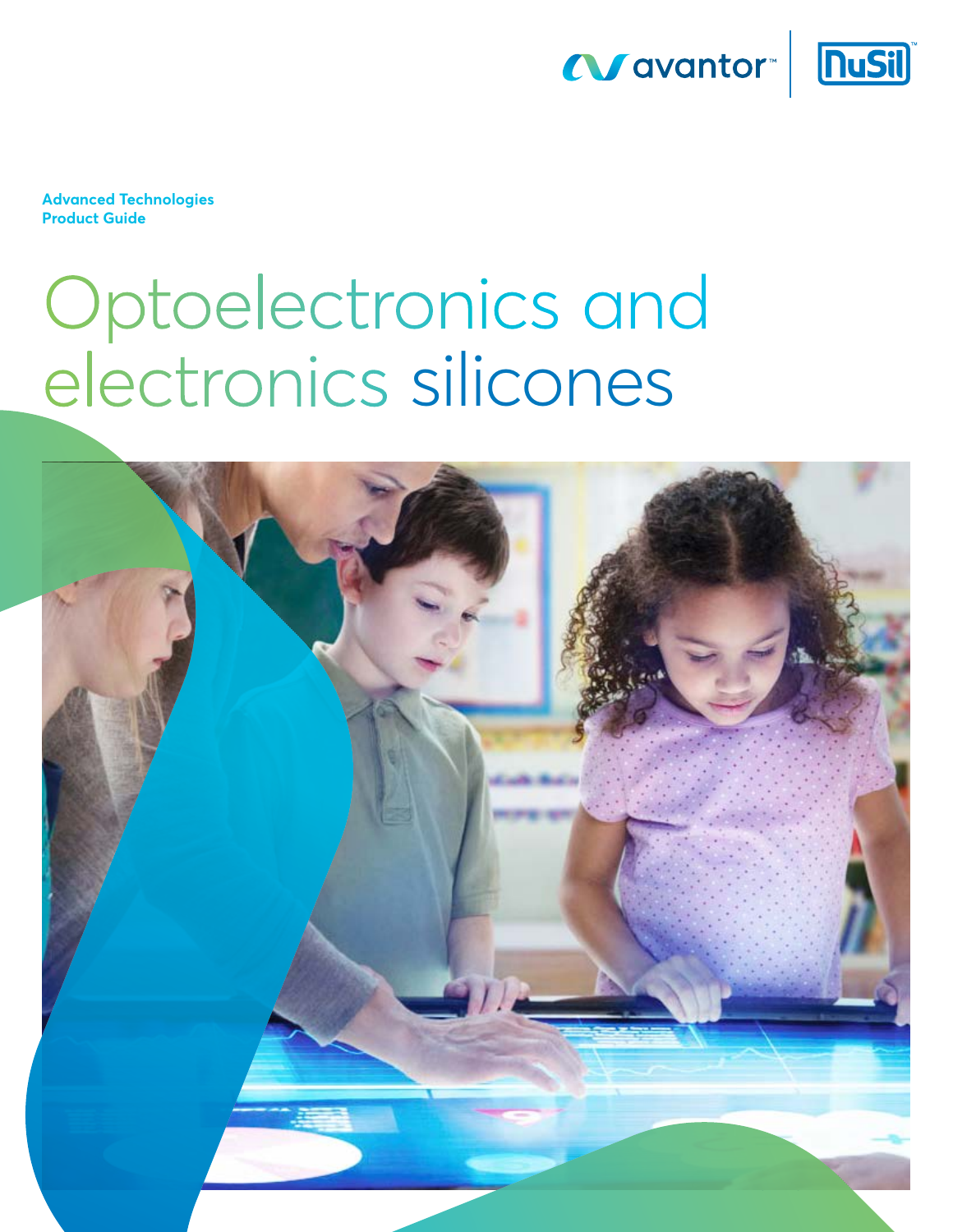# Silicones that are sharper, brighter and pure

#### **SUPERIOR PERFORMANCE FROM SILICONE INDUSTRY LEADERS**

As one of the original pioneers in silicones for LEDs, NuSil® has served customers for decades with formulations for demanding environments and applications. We continue to develop silicones to meet the increasing demands for cutting-edge solutions, including optically clear, temperature-resistant and high-purity products, in the optoelectronics and electronics industry.

Customers can rely on our deep experience to provide highly customized solutions to each project's unique specifications. Our ability to customize allows us to design silicones that fit customers' processes, rather than forcing them to adapt to our products. This translates into solutions that are rapidly and economically scalable to accelerate time to market.

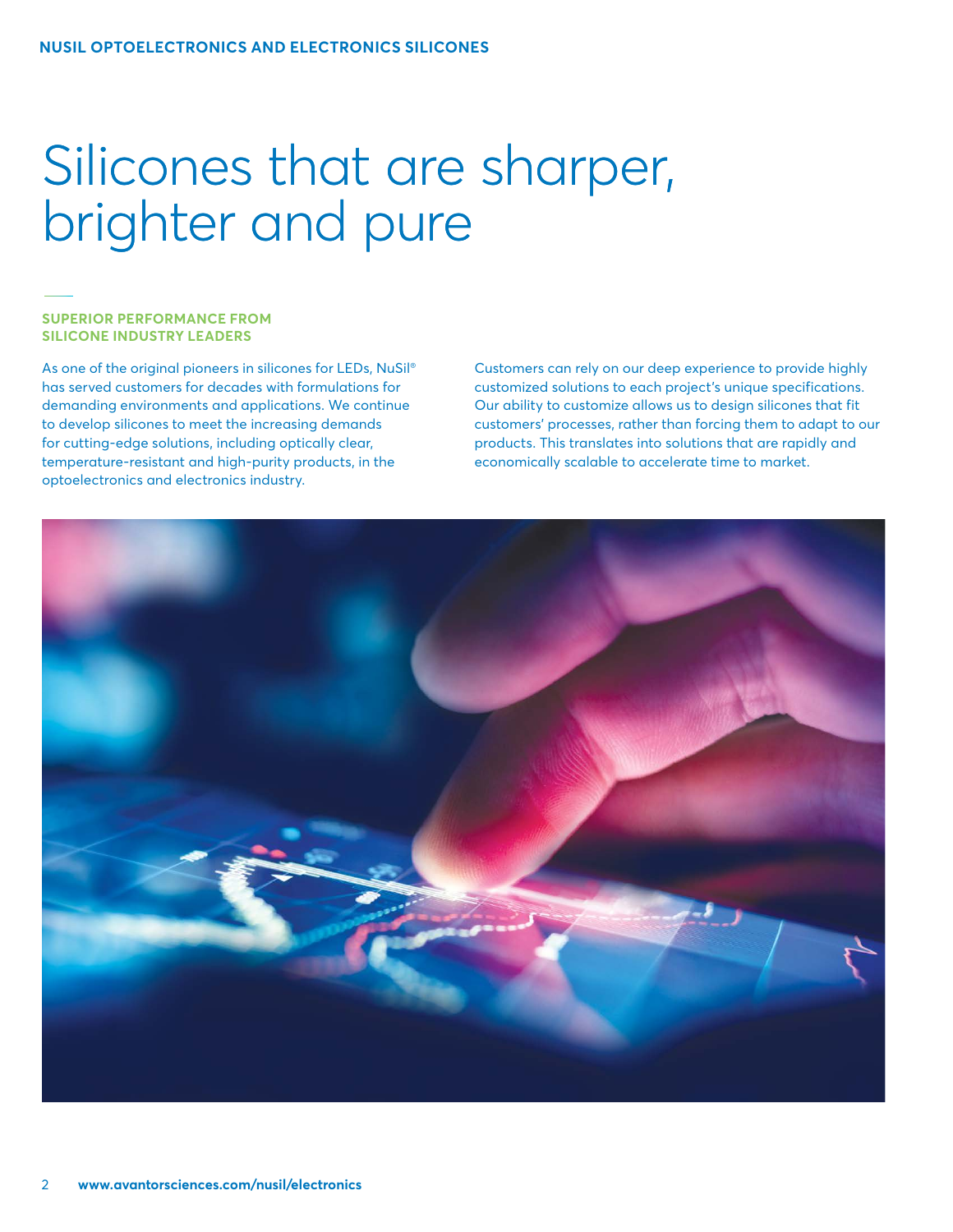# Applications

From smartphones to stadium screens, NuSil brand silicones are ideal for a wide range of uses. Leading applications for our broad portfolio of standard and customized silicones include:

- Next-generation displays
- General electronics assembly
- ‒ Sensors
- ‒ Gaskets



#### **CUSTOMIZATION MASTERED**

NuSil customers can rely on our proven expertise and extensive support systems to meet their unique needs throughout the entire commercialization process. With tested processes, proprietary equipment and over 3,000 products available for customization, we guide customers to the right silicone for their application. We work with manufacturers to seamlessly integrate our silicones into their processes.

#### **NUSIL SUPPORT**

We develop our silicones to meet or exceed industry and international quality, reliability and consistency standards with comprehensive, documented systems. NuSil is ISO 9001 certified to ensure consistent manufacturing processes and quality standards. We also support customers with testing and documentation for RoHS and REACH compliance.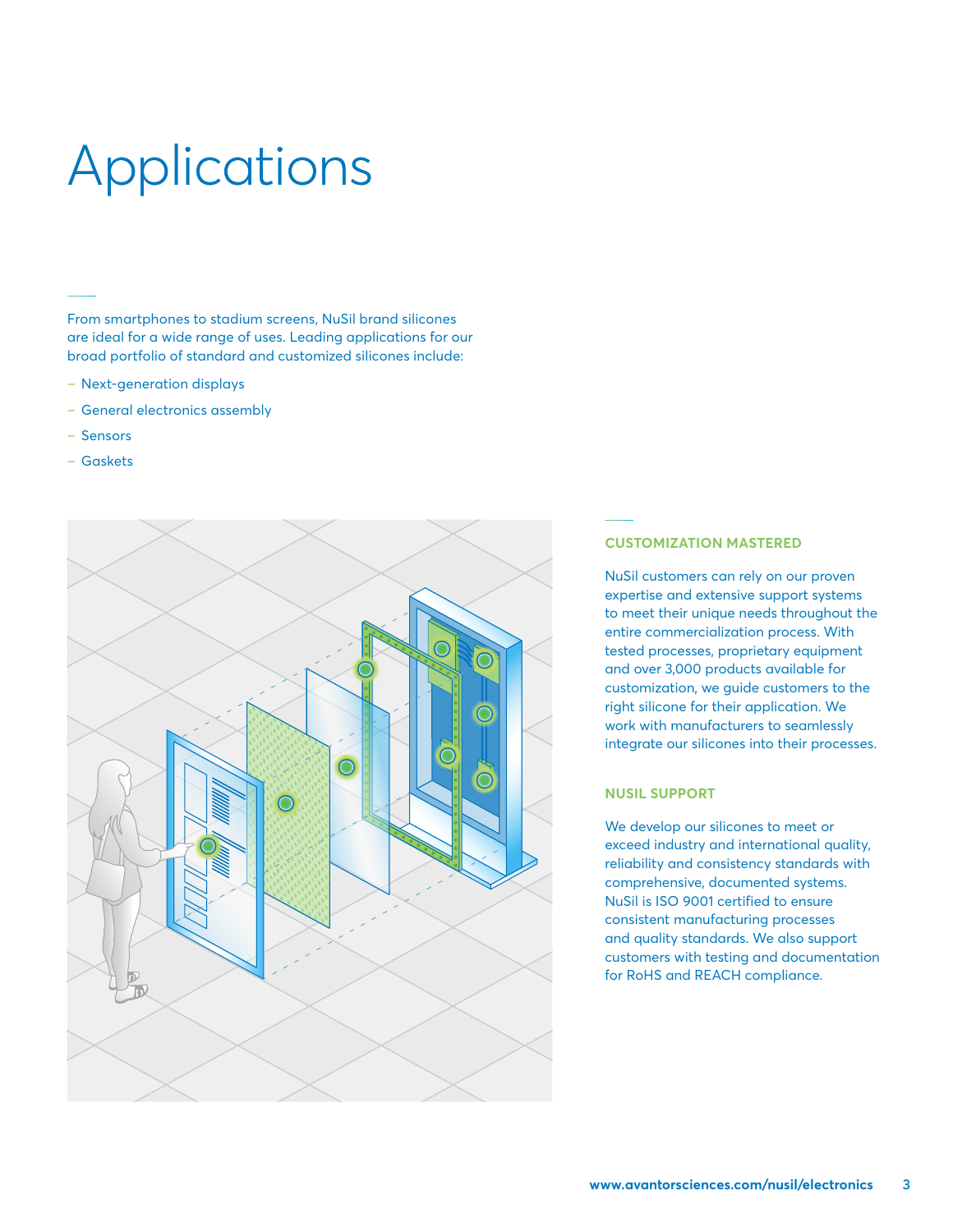# Silicones for optoelectronics and electronics

#### **HIGH-PURITY SILICONES THAT BRING CLARITY TO DEVICES & SUBASSEMBLIES**

As end-users demand better reliability and longer operating life from optoelectronic and electronic devices, our customers need high-purity silicones refined to virtually eliminate common impurities. Our chemists develop silicones that absorb stress while allowing greater light output and viewing angles. NuSil silicones can also improve the ruggedness of displays used in challenging environments.

For applications that require optically clear materials, we have developed specialty silicones in a wide range of refractive indices for displays. Our optically clear silicones enable displays that are sharper, brighter and more durable.

Leading optoelectronics and electronics manufacturers use our comprehensive line of high-purity silicones to reliably protect sensitive components while improving performance and extending their life.



#### **OPTICALLY CLEAR MATERIALS**

From bigger, brighter displays to wearable devices, our silicones are optimized for applications that require greater light output and optical stability.

#### ниши

 $\overline{111111111}$ 

#### **ADHESIVES AND SEALANTS**

From precise bond line control to minimal cleanup, our adhesives and sealants bond to a wide variety of substrates and are engineered to boost manufacturing throughput.



#### **FLUOROSILICONES**

Engineered to reliably operate in a broad temperature range, our fluorosilicones protect components, even under prolonged exposure to damaging solvents, like fuel.



### **POTTING AND ENCAPSULATING**

The size of electronics continues to shrink even as they grow in complexity. Our encapsulants provide a reliable, low-stress alternative for electronic packaging.

 $-$ -- $||$ 

### **ELECTRICALLY CONDUCTIVE AND THERMALLY CONDUCTIVE**

Whether optoelectronic and electronic devices need protection from static accumulation and discharge or thermal management, NuSil silicones safeguard sensitive components.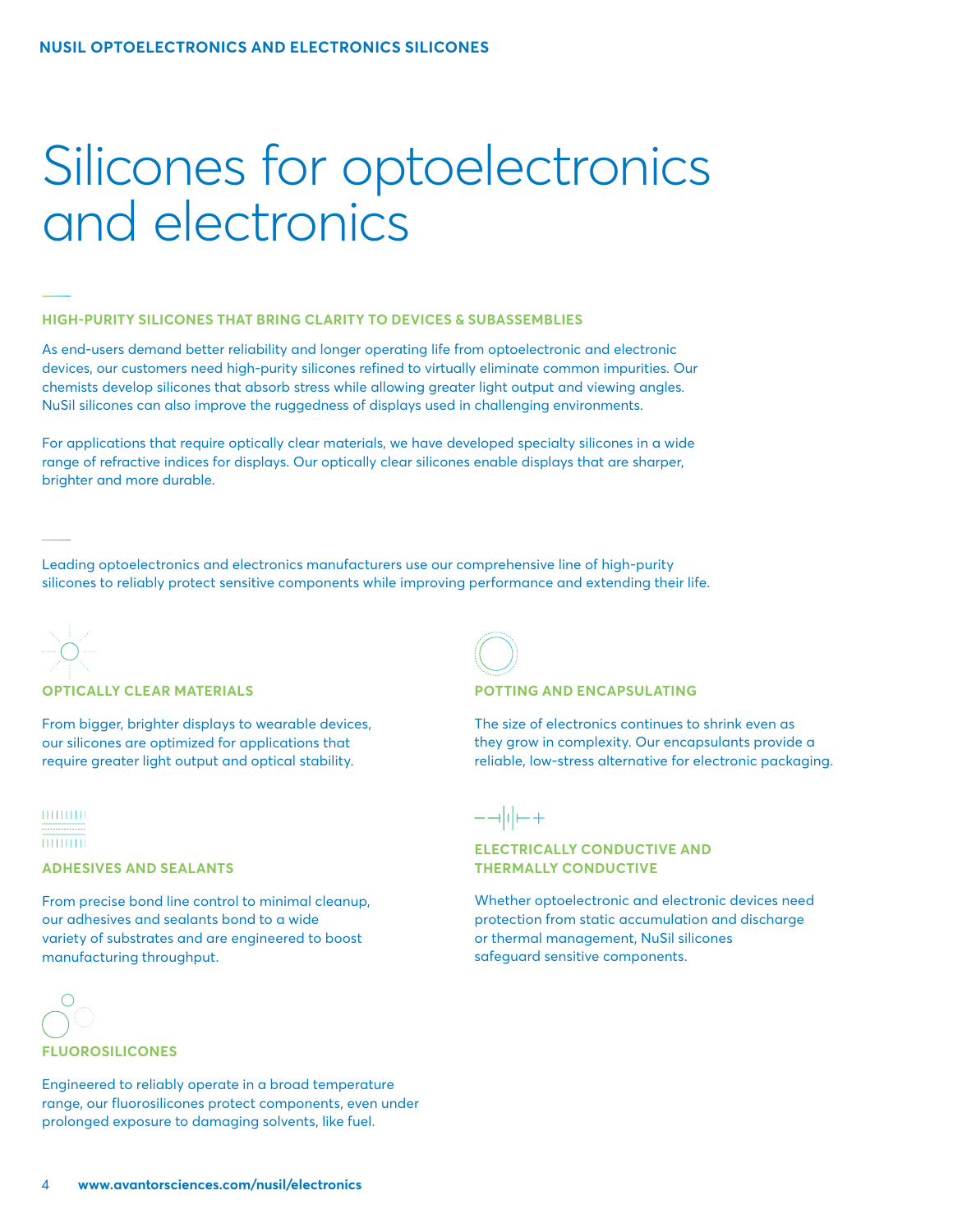# Optically clear materials

#### **Description**

Optical clarity is essential when manufacturing LEDs, LCDs and other displays that will be viewed from multiple angles and in varying light conditions. NuSil helps manufacturers by offering one of the industry's widest ranges of Refractive Index (RI) silicones, from 1.38 to 1.54. These options allow engineers to increase viewing angle and brightness to reduce power consumption.

#### **Applications**

Our optically clear materials, which include molding elastomers, adhesives and other formulations, are commonly used in a wide variety of displays, such as next-generation screens that are thinner and brighter.

### **OPTICALLY CLEAR MATERIALS**

|                                 | <b>MOLDING ELASTOMERS</b>                                                          |        |                                   |                                |                   |                                             |                                    |                           |                                                                                                |                                                             |                                                                                                                                |  |  |
|---------------------------------|------------------------------------------------------------------------------------|--------|-----------------------------------|--------------------------------|-------------------|---------------------------------------------|------------------------------------|---------------------------|------------------------------------------------------------------------------------------------|-------------------------------------------------------------|--------------------------------------------------------------------------------------------------------------------------------|--|--|
| <b>PRODUCT</b><br><b>NUMBER</b> | <b>REFRACTIVE INDEX</b><br>at 589 nm                                               |        | <b>DUROMETER</b><br><b>TYPE A</b> | <b>VISCOSITY</b><br>(cP/mPa·s) |                   | <b>TENSILE</b><br>psi (mPa)                 | <b>ELONGATION</b><br>$\frac{9}{6}$ |                           |                                                                                                | <b>SPECIAL FEATURES</b>                                     |                                                                                                                                |  |  |
| LS1-6140                        | 1.41                                                                               |        | 50                                | 3.200                          |                   | 900(6.2)                                    | 90                                 |                           | For casting, low-compression molding and dispensing. Low volatility and requires heat to cure. |                                                             |                                                                                                                                |  |  |
| LS1-6941                        | 1.41                                                                               |        | 50                                | 62,500                         |                   | 750 (5.2)                                   | 305                                |                           | For liquid-injection molding and casting. Requires heat to cure.                               |                                                             |                                                                                                                                |  |  |
| LS-8941                         | 1.41                                                                               |        | 80                                | 21,500                         |                   | 1,250(8.6)                                  | 65                                 |                           |                                                                                                |                                                             | For liquid-injection molding, compression molding and casting. Requires heat to cure.                                          |  |  |
|                                 | <b>ADHESIVES &amp; SEALANTS - TWO-PART</b>                                         |        |                                   |                                |                   |                                             |                                    |                           |                                                                                                |                                                             |                                                                                                                                |  |  |
| <b>PRODUCT</b><br><b>NUMBER</b> | <b>REFRACTIVE</b><br><b>INDEX</b><br><b>VISCOSITY</b><br>at 589 nm<br>$(cP/mPa-S)$ |        |                                   | <b>LAP SHEAR</b><br>psi (mPa)  |                   | <b>DUROMETER</b><br><b>TYPE A</b>           | <b>TENSILE</b><br>psi (mPa)        | <b>ELONGATION</b><br>$\%$ |                                                                                                | <b>WORK TIME</b>                                            | <b>SPECIAL FEATURES</b>                                                                                                        |  |  |
| LS2-6140                        | 1.41                                                                               | 3,000  |                                   | 390(2.7)                       | 47                |                                             | 940(6.5)                           | 125                       |                                                                                                | > 8 h                                                       | Primerless adhesion and tested per UL 94 and passed V-0 at 3.7 mm.<br>Low volatility for use in high-temperature environments. |  |  |
| LS-6143                         | 1.43                                                                               | 3,000  |                                   | 180(1.2)                       | 40                |                                             | 600(4.1)                           | 125                       |                                                                                                | 2 <sub>h</sub>                                              | Low volatility, broad operating temperature, optically robust                                                                  |  |  |
| LS-6943                         | 1.43<br>5,400                                                                      |        |                                   | 40                             |                   | 900(6.2)                                    | 120                                |                           | $-2h$                                                                                          | Broad operating temperature, optically robust               |                                                                                                                                |  |  |
| LS-6946                         | 1.46                                                                               | 37.500 |                                   | 510(3.5)                       | 30                |                                             | 675(4.7)                           | 275                       |                                                                                                | 2 <sub>h</sub>                                              | Tough elastomer that index matches fused glass                                                                                 |  |  |
|                                 | <b>POTTING &amp; ENCAPSULATING GELS</b>                                            |        |                                   |                                |                   |                                             |                                    |                           |                                                                                                |                                                             |                                                                                                                                |  |  |
| <b>PRODUCT</b><br><b>NUMBER</b> | <b>REFRACTIVE INDEX</b><br>at 589 nm                                               |        | <b>VISCOSITY</b><br>(cP/mPa·s)    |                                |                   | <b>PENETRATION (mm)</b><br><b>DUROMETER</b> | <b>WORK TIME</b>                   |                           |                                                                                                | <b>SPECIAL FEATURES</b>                                     |                                                                                                                                |  |  |
| LS-3238                         | 1.38                                                                               |        | 1,500                             |                                | 15 (00)           |                                             | 11 <sub>h</sub>                    |                           |                                                                                                | Firm fluorosilicone gel. Resistant to hydrocarbon solvents. |                                                                                                                                |  |  |
| GEL-8136                        | 1.40                                                                               |        | 450                               |                                | $13 \, \text{mm}$ |                                             | 2 <sub>h</sub>                     |                           |                                                                                                |                                                             | RTV or cures rapidly with heat. High tack.                                                                                     |  |  |
| LS4-3441                        | 1.40                                                                               |        | 500                               |                                | 35 (00)           |                                             | 5 <sub>h</sub>                     |                           |                                                                                                |                                                             | Optically robust in harsh environments, low viscosity, very firm                                                               |  |  |
| LS-3140                         | 1.40                                                                               |        | 12,250                            |                                | $0.4$ mm          |                                             | 24h                                |                           |                                                                                                |                                                             | Optically robust in harsh environments, tough, low volatility, firm                                                            |  |  |
| LS-3441                         | 1.40                                                                               |        | 14,500                            |                                | $0.3$ mm          |                                             | 24h                                |                           |                                                                                                |                                                             |                                                                                                                                |  |  |
| LS1-3443                        | 1.43                                                                               |        | 650                               |                                | 8 mm              |                                             | 2 <sub>h</sub>                     |                           |                                                                                                |                                                             | Optically robust, recommended for high-temperature environments                                                                |  |  |
| LS-3246                         | 1.46<br>1.000                                                                      |        |                                   |                                | 10 (00)           |                                             | 8 h                                |                           |                                                                                                | Index matches fused glass                                   |                                                                                                                                |  |  |
| LS1-3252                        | 1.52<br>425                                                                        |        |                                   |                                | 25(00)            |                                             | $-3h$                              |                           |                                                                                                |                                                             | Index matches borosilicate-crown glass (BK7)                                                                                   |  |  |
| LS-3354                         | 1.54<br>8,000                                                                      |        |                                   | 75 (000)                       |                   | $-2h$                                       |                                    |                           |                                                                                                | Low permeability and high refractive index                  |                                                                                                                                |  |  |
| LS3-3354                        | 1.54<br>8,000                                                                      |        |                                   | 75 (000)                       |                   | $-2h$                                       |                                    |                           | Designed to have improved adhesion                                                             |                                                             |                                                                                                                                |  |  |

| <b>POTTING &amp; ENCAPSULATING ELASTOMERS</b> |                                                   |                    |                                           |             |                           |                  |                            |                                                                      |  |  |  |  |
|-----------------------------------------------|---------------------------------------------------|--------------------|-------------------------------------------|-------------|---------------------------|------------------|----------------------------|----------------------------------------------------------------------|--|--|--|--|
| <b>PRODUCT</b><br><b>NUMBER</b>               | <b>REFRACTIVE</b><br>INDEX at 589 nm   (cP/mPa·s) | <b>L</b> VISCOSITY | <b>DUROMETER TENSILE</b><br><b>TYPE A</b> | psi (mPa)   | <b>ELONGATION</b><br>$\%$ | <b>WORK TIME</b> | <b>MIX</b><br><b>RATIO</b> | <b>SPECIAL FEATURES</b>                                              |  |  |  |  |
| LS2-6941                                      | 1.41                                              | 1.000              | 30                                        | 120(0.8)    | 100                       | 5.5h             | 1:1                        | RTV or cures rapidly to heat                                         |  |  |  |  |
| LS-6140                                       | 1.41                                              | 3.125              | 50                                        | 850 (5.9)   | 90                        | 3 <sub>h</sub>   | 1:1                        | Low volatility                                                       |  |  |  |  |
| LS1-6140                                      | 1.41                                              | 3.200              | 50                                        | 900(6.2)    | 90                        | > 8 h            | 1:1                        | Low volatility and requires heat to cure. Designed for dispensing.   |  |  |  |  |
| R-2613                                        | 1.41                                              | 5.500              | 45                                        | 1,140(8.0)  | 150                       | 2 <sub>h</sub>   | 10:1                       | RTV or cures rapidly with heat within 48 hours. Tested to UL 94 V-0. |  |  |  |  |
| LS-6941                                       | 1.41                                              | 5.800              | 50                                        | 1,300 (9.0) | -95                       | 5 h              | 10:1                       | Heat not required to cure                                            |  |  |  |  |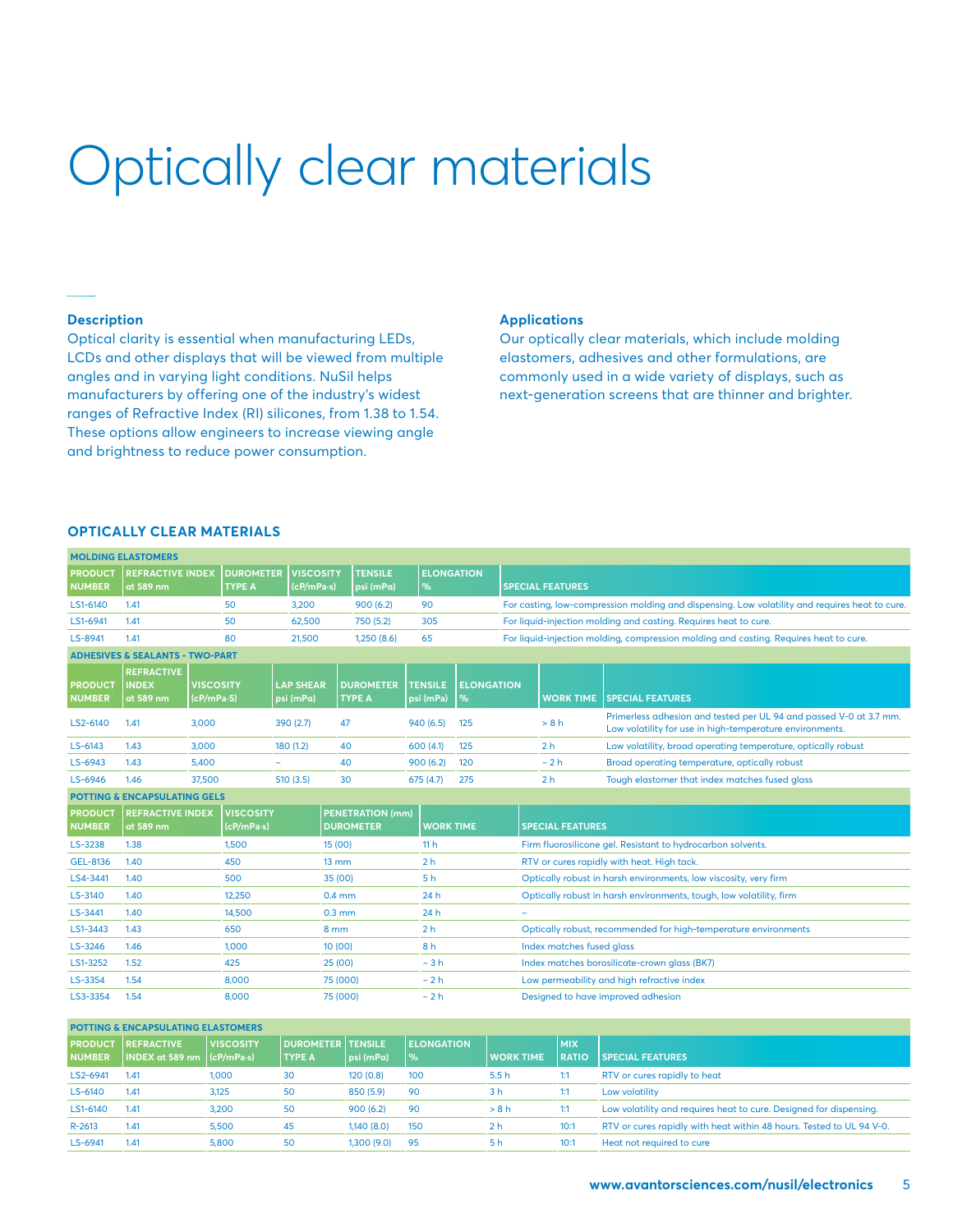# Potting and encapsulating

#### **Description**

NuSil silicones protect optoelectronic and electronic components from damaging elements, such as moisture, contaminants, shock and heat. For electronics with more complex geometries, our low modulus gels and lightweight foams protect components from warping and wire bonds from shearing. We also provide elastomers for stability and surface protection as well as conformal coatings that extend the operating life of circuit boards.

#### **Applications**

Potting and encapsulation materials are found in a wide range of assemblies, such as general assembly and sensors as well as vehicle and avionics equipment. They are also suitable for modules, relays and a variety of AC/DC converters, including high-power and planar packages.

## **POTTING & ENCAPSULATING MATERIALS**

| <b>GELS</b>                     |                    |                                |                                   |                             |                           |                        |            |                                                                                                               |  |  |
|---------------------------------|--------------------|--------------------------------|-----------------------------------|-----------------------------|---------------------------|------------------------|------------|---------------------------------------------------------------------------------------------------------------|--|--|
| <b>PRODUCT NUMBER</b>           |                    | <b>VISCOSITY</b><br>(cP/mPa·s) |                                   | <b>PENETRATION</b><br>(mm)  |                           | <b>WORK TIME</b>       |            | <b>SPECIAL FEATURES</b>                                                                                       |  |  |
| GEL-8136                        |                    | 450                            |                                   | 13                          |                           | 2 <sub>h</sub>         |            | RTV or cures rapidly with heat. High tack.                                                                    |  |  |
| <b>GEL-8150</b>                 |                    | 500                            |                                   | 5                           |                           | 4 <sub>h</sub>         |            | Cures with heat                                                                                               |  |  |
| GEL8-8150                       |                    | 500                            |                                   | 5                           |                           | 1.5 <sub>h</sub>       |            | RTV in 48 hours or cures rapidly with heat                                                                    |  |  |
| GEL-8100                        |                    | 535                            |                                   | 9                           |                           | >24 h                  |            | Very soft, flows when cured                                                                                   |  |  |
| <b>GEL-8111</b>                 |                    | 535                            |                                   | 10 <sup>10</sup>            |                           | >24 h                  |            | Low volatility, very soft                                                                                     |  |  |
| <b>GEL-8170</b>                 |                    | 600                            |                                   | 8                           |                           | 6 <sub>h</sub>         |            |                                                                                                               |  |  |
| LS1-3443                        |                    | 650                            |                                   | 8                           |                           | 2 <sub>h</sub>         |            | RTV, or cures rapidly with heat, high tack gel with broad operating<br>temperature.                           |  |  |
| GEL1-8155                       |                    | 14.500                         |                                   | 0.4                         |                           | 24 hr                  |            | Very firm                                                                                                     |  |  |
| <b>ELASTOMERS</b>               |                    |                                |                                   |                             |                           |                        |            |                                                                                                               |  |  |
| <b>PRODUCT</b><br><b>NUMBER</b> | <b>APPEARANCE</b>  | <b>VISCOSITY</b><br>(cP/mPa·s) | <b>DUROMETER</b><br><b>TYPE A</b> | <b>TENSILE</b><br>psi (mPa) | <b>ELONGATION</b><br>$\%$ | <b>WORK TIME RATIO</b> | <b>MIX</b> | <b>SPECIAL FEATURES</b>                                                                                       |  |  |
| R-2613                          | Clear              | 4.000                          | 45                                | 1,140(7.9)<br>140           |                           | 6.5h                   | 10:1       | RTV or cures rapidly with heat within 48 hrs. Tested per UL 94 and passed<br>V-0 at 4.6 mm.                   |  |  |
| R-2615                          | Clear              | 5.300                          | 50                                | 1,300(9.0)                  | 100                       | 4 <sub>h</sub>         | 10:1       | Pourable and RTV or cures rapidly with heat                                                                   |  |  |
| R21-2615                        | Clear              | 25,000                         | 75                                | 1,200(8.3)                  | 65                        | 2 <sub>h</sub>         | 1:1        | Requires minimum 40°C to cure                                                                                 |  |  |
| R-2188                          | <b>Translucent</b> | 11,000                         | 20                                | 475(3.3)                    | 350                       | > 8 h                  | 1:1        | Excellent dielectric properties for medium- and low-power electronics.<br>Flexible cure. Tested to UL 94 V-1. |  |  |
| CF19-2186                       | <b>Translucent</b> | 75,000                         | 25                                | 1,100(7.6)                  | 600                       | 15 <sub>m</sub>        | 1:1        | Excellent dielectric properties for actuators                                                                 |  |  |
| Red<br>R-2560                   |                    | 55<br>31,000                   |                                   |                             |                           |                        |            | Resists breakdown at high temperatures. Not recommended                                                       |  |  |
|                                 |                    |                                |                                   | 700 (4.8)                   | 125                       | 1 <sub>h</sub>         | 100:0.5    | for deep section cures.                                                                                       |  |  |
| R-2160                          | Red                | 250,000                        | 20                                | 750 (5.2)                   | 625                       | 50 m                   | 10:1       | Flowable, high-performance elastomer at elevated temperatures                                                 |  |  |
| R-2175                          | <b>Black</b>       | 2,100                          | 50                                | 525(3.5)                    | 130                       | 1 <sub>h</sub>         | 1:1        | Flowable. RTV. 0.4 W/m·K. Fast cure version available.                                                        |  |  |
| R-2165                          | Gray               | 4.000                          | 60                                | 500(3.4)                    | 100                       | 10 <sub>m</sub>        | 1:1        | Flowable, RTV, 0.6 W/m·K. Fast cure and white version available.                                              |  |  |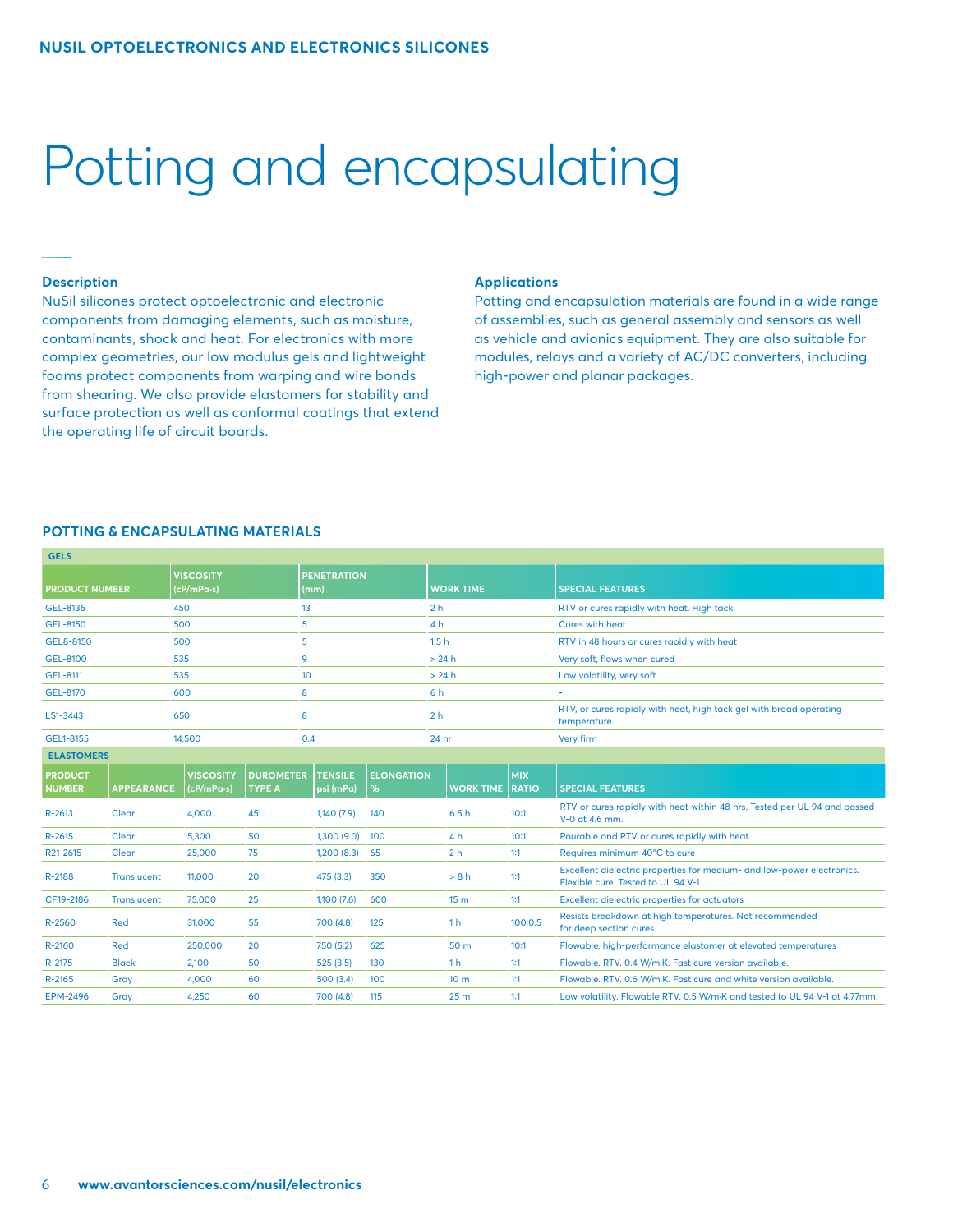

| <b>COATINGS</b>                 |                              |                                  |                                   |                               |                             |                                            |                                                                                                                                           |  |  |  |  |  |
|---------------------------------|------------------------------|----------------------------------|-----------------------------------|-------------------------------|-----------------------------|--------------------------------------------|-------------------------------------------------------------------------------------------------------------------------------------------|--|--|--|--|--|
| <b>PRODUCT</b><br><b>NUMBER</b> | <b>CURE</b><br><b>SYSTEM</b> | <b>VISCOSITY</b><br>$(cP/mPa-s)$ | <b>DUROMETER</b><br><b>TYPE A</b> | <b>PERCENT SOLIDS</b><br>$\%$ | <b>TENSILE</b><br>psi (mPa) | <b>ELONGATION</b><br>$\mathbb{F}_{\infty}$ | <b>SPECIAL FEATURES</b>                                                                                                                   |  |  |  |  |  |
| R-2180                          | <b>Platinum</b>              | 3.075                            | 40                                | 20                            | 1.700 (11.7)                | 1,050                                      | High-strength coating, requires heat to cure                                                                                              |  |  |  |  |  |
| R-1008-0                        | Oxime                        | 1.300                            | 20                                | 70                            | 235(1.6)                    | 220                                        | Suitable for dip casting into thin films without further dilution                                                                         |  |  |  |  |  |
| R-1077                          | Oxime                        | 3,400                            | 40                                | 60                            | 745 (5.1)                   | 330                                        |                                                                                                                                           |  |  |  |  |  |
| R-1099                          | Oxime                        | 6,600                            | 45                                | 30                            | 1,050(7.2)                  | 570                                        | High-strength coating recommended for coating PCBs and other<br>electronic assemblies. RTV or cures rapidly with heat.                    |  |  |  |  |  |
| <b>EPM-2850</b>                 | Oxime                        | 7.400                            | 16                                | 100                           | 80(0.6)                     | 200                                        | Low volatility. Solventless coating. For applications requiring a<br>broader operating temperature range. RTV or cures rapidly with heat. |  |  |  |  |  |

**FOAMS**

| <b>PRODUCT NUMBER</b> | <b>FOAM DENSITY</b><br>$\vert$ lbs/ft <sup>3</sup> (q/cm <sup>3</sup> ) | <b>VISCOSITY</b><br>$ $ (cP/mPa-s) | <b>WORK TIME</b> | <b>COLOR</b> | <b>MIX RATIO</b> | <b>SPECIAL FEATURES</b>                   |
|-----------------------|-------------------------------------------------------------------------|------------------------------------|------------------|--------------|------------------|-------------------------------------------|
| R-2360                | 12(0.2)                                                                 | 40,000                             | 2 <sub>m</sub>   | White        |                  | Tough                                     |
| <b>SFM5-2350</b>      | 25(0.4)                                                                 | 55,000                             | 20 <sub>m</sub>  | Grav         |                  | Tested per UL 94 and passes V-0 at 4.8 mm |
| CF3-2350              | 25(0.4)                                                                 | 100,000                            | 20 <sub>m</sub>  | <b>Black</b> |                  | $\overline{\phantom{a}}$                  |

All foams are platinum cure

### **Processing tips**

Blend both components of the material into a homogenous mixture and de-air, if necessary, to remove bubbles. Foams do not require a de-airing process. Gels may need to be mixed longer and more aggressively compared to other silicone systems due to their low viscosity.

Note: Heat can easily be generated during the mixing process, which can cause an adverse effect on pot life.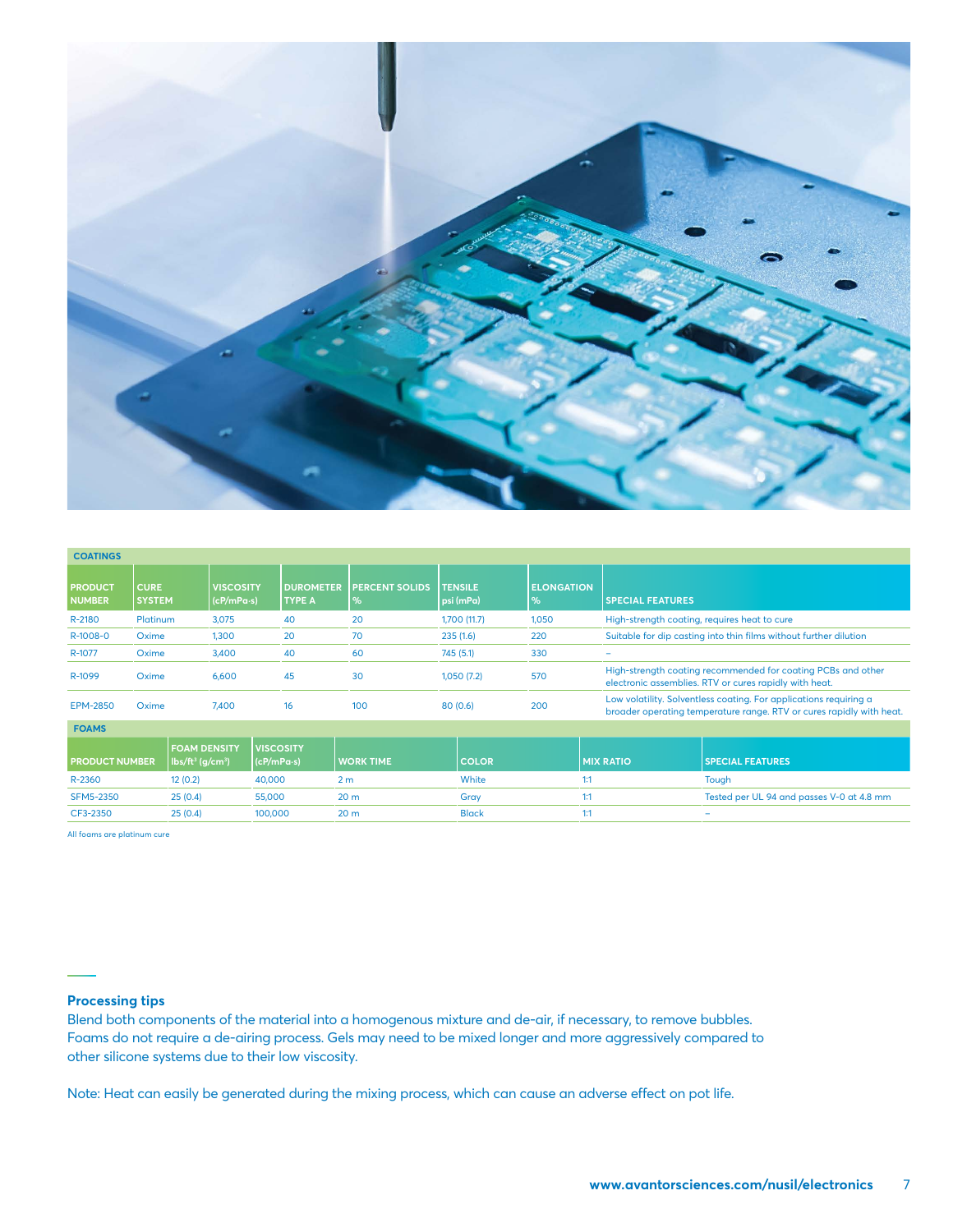# Adhesives and sealants

#### **Description**

From next-generation adhesives to traditional liquid adhesives, our silicones are developed to maximize manufacturing throughput, so products go to market faster. We work closely with customers to identify the right silicone adhesive for their application, balancing competing factors like energy consumption, weight reduction, longer operating life and high operating temperatures.

#### **Applications**

Manufacturers rely on our silicone adhesives — from assemblies in the development stage to devices in mass production — for a variety of applications. We develop products that are ideal for general electronics assembly and complex components or those used in harsh environments.

#### **ADHESIVES & SEALANTS**

| <b>ONE-PART</b>                 |                    |                             |                                               |                                                             |               |                               |                   |                           |                             |                            |                             |                                      |                                                                                                                                                                    |
|---------------------------------|--------------------|-----------------------------|-----------------------------------------------|-------------------------------------------------------------|---------------|-------------------------------|-------------------|---------------------------|-----------------------------|----------------------------|-----------------------------|--------------------------------------|--------------------------------------------------------------------------------------------------------------------------------------------------------------------|
| <b>PRODUCT</b><br><b>NUMBER</b> |                    | <b>APPEARANCE</b>           | <b>CURE</b><br><b>SYSTEM</b>                  | VISCOSITY (cP/mPa-s)<br><b>EXTRUSION RATE</b><br>(g/minute) |               | <b>LAP SHEAR</b><br>psi (mPa) | <b>TYPE A</b>     | <b>DUROMETER</b>          | <b>TENSILE</b><br>psi (MPa) |                            | <b>ELONGATION</b><br>$\%$   | <b>TACK-FREE</b><br><b>TIME</b>      | <b>SPECIAL FEATURES</b>                                                                                                                                            |
| R-1130                          | <b>Translucent</b> |                             | Oxime                                         | Thixotropic                                                 |               | 485 (3.3)                     | 35                |                           | 850 (5.9)                   |                            | 325                         | 25 <sub>m</sub>                      | Recommended for polycarbonate (PC) substrates                                                                                                                      |
| R-1600                          |                    | <b>Translucent</b><br>Oxime |                                               | 80 g/minute                                                 |               |                               | 205(1.4)<br>50    |                           | 545(3.8)                    |                            | 240                         | 25 <sub>m</sub>                      | For applications requiring a broader operating<br>temperature range                                                                                                |
| <b>EPM-2840</b>                 | <b>Translucent</b> |                             | Oxime                                         | 30 g/minute                                                 |               |                               | 280 (1.9)<br>35   |                           | 685 (4.7)                   |                            | 280                         | 25 <sub>m</sub>                      | Low volatility, broad operating temperature range.<br>Available in black and white.                                                                                |
| <b>EPM-2411-2 Black</b>         |                    |                             |                                               | Platinum 0.9 g/minute                                       |               |                               | 20                |                           | 750 (5.2)                   |                            | 700                         | $-8h$                                | Low volatility, glob top. Requires heat to cure.                                                                                                                   |
| <b>TWO-PART</b>                 |                    |                             |                                               |                                                             |               |                               |                   |                           |                             |                            |                             |                                      |                                                                                                                                                                    |
| <b>PRODUCT</b>                  | <b>MIX</b>         |                             | VISCOSITY (cP/mPa-s)<br><b>EXTRUSION RATE</b> | <b>ADHESION</b><br><b>LAP SHEAR</b>                         |               | <b>DUROMETER</b>              | <b>TENSILE</b>    | <b>ELONGATION</b><br>$\%$ |                             | <b>WORK</b><br><b>TIME</b> | <b>COLOR</b>                | <b>PRIMERLESS</b><br><b>ADHESION</b> | <b>SPECIAL FEATURES</b>                                                                                                                                            |
| <b>NUMBER</b>                   | <b>RATIO</b>       | (q/minute)                  |                                               | psi (mPa)                                                   | <b>TYPE A</b> |                               | psi (mPa)         |                           |                             |                            |                             |                                      |                                                                                                                                                                    |
| LS2-6140                        | 1:1                | 3,000 cP                    |                                               | 390(2.7)                                                    | 47            |                               | 940(6.5)          | 125                       |                             | >8 h                       | Clear                       | $\bullet$                            | Low volatility and tested per UL 94 and passed V-0 at<br>$3.7 \text{ mm}$                                                                                          |
| R32-2186                        | 1:1                | 80,000                      |                                               | 130 (0.9)                                                   | 15            | 850 (5.9)                     |                   | 800                       |                             | 15h                        | <b>Translucent</b>          | $\bullet$                            | Long pot life, requires minimum 80°C to cure                                                                                                                       |
| R31-2186                        | 1:1                | 82,000                      |                                               | 110(0.8)                                                    | 20            |                               | 1,000 (6.9) 775   |                           |                             | 15 <sub>m</sub>            | <b>Translucent</b>          | $\bullet$                            | RTV or cures rapidly with heat. Tested per UL 94 and<br>passed V-0 at 4.8 mm.                                                                                      |
| R33-2186                        | 1:1                | 83,000                      |                                               | 100(0.7)                                                    | 20            |                               | 1.015(7.0)<br>740 |                           |                             | 2 <sub>h</sub>             | <b>Translucent</b>          | ٠                                    | RTV or cures rapidly with heat, available in white. Tested<br>per UL 94 and passed V-1 at 4.7 mm.                                                                  |
| R-2141                          | 1:1                | 90,000                      |                                               | 350 (2.4)                                                   | 40            |                               | 650 (4.5)         | 250                       |                             | 1.5 <sub>h</sub>           | <b>Translucent</b>          | $\bullet$                            | Tested per UL 94 and passed V-1 at 4.8 mm                                                                                                                          |
| R34-2186                        | 1:1                | 520 g/minute                |                                               | 150(1.0)                                                    | 45            |                               | 800 (5.5)<br>400  |                           | >8 h                        |                            | <b>Translucent</b>          | $\bullet$                            | Minimum 60°C to cure. Adheres to plastic films such as<br>PET. Tested per UL 94 and passed V-1 at 4.7 mm.                                                          |
| R-2145                          | 1:1                | 295 g/minute                |                                               | 560 (3.9)                                                   | 45            |                               | 1,050(7.2)        | 400                       |                             | 15 <sub>m</sub>            | Dark gray                   | $\bullet$                            | <b>Fast cure</b>                                                                                                                                                   |
| R <sub>1</sub> -2145            | 1:1                | 285 g/minute                |                                               | 540 (3.7)                                                   | 45            |                               | 1,000 (6.9) 400   |                           |                             | 1 <sub>h</sub>             | Dark gray                   | $\bullet$                            | Tough and RTV or cures rapidly with heat                                                                                                                           |
| EPM1-2412                       | 1:1                | 0.1 g/minute                |                                               |                                                             | 40            | 900(6.2)                      |                   | 440                       |                             | 5 <sub>m</sub>             | <b>Translucent</b>          | ٠                                    | Low volatility. Designed for forming gaskets in place, 0.8<br>aspect ratio, dispensable through 21-gauge needle tip.<br>Tested per UL 94 and passed V-1 at 5.0 mm. |
| EPM2-2412 1:1                   |                    | 0.05 g/minute               |                                               |                                                             | 28            |                               | 830 (5.7)         | 540                       |                             | 2 <sub>h</sub>             | <b>Cures</b><br>translucent |                                      | Low volatility. Adheres well to plastics and rubbers.<br>Dispensable through 21-gauge needle tip.                                                                  |
| R-2187                          | 10:1               | 23,000                      |                                               | ۳                                                           | 42            |                               | 790 (5.4)         | 175                       |                             | 6 h                        | <b>Translucent</b>          |                                      | <b>Broad operating temperature</b>                                                                                                                                 |
| R-2160                          | 10:1               | 250,000                     |                                               |                                                             | 20            |                               | 750 (5.2)         | 625                       |                             | 50 m                       | Red                         |                                      | Recommended for high-temperature applications                                                                                                                      |

#### **Processing tips**

For the best bond, ensure the substrate is thoroughly clean. Activating and/or priming the surface can also improve adhesion. When working with silicone adhesives, it is important to consider the solvents, chemicals or substrates they may contact in their uncured state. Certain chemical elements and compounds can retard or inhibit the adhesive's curing.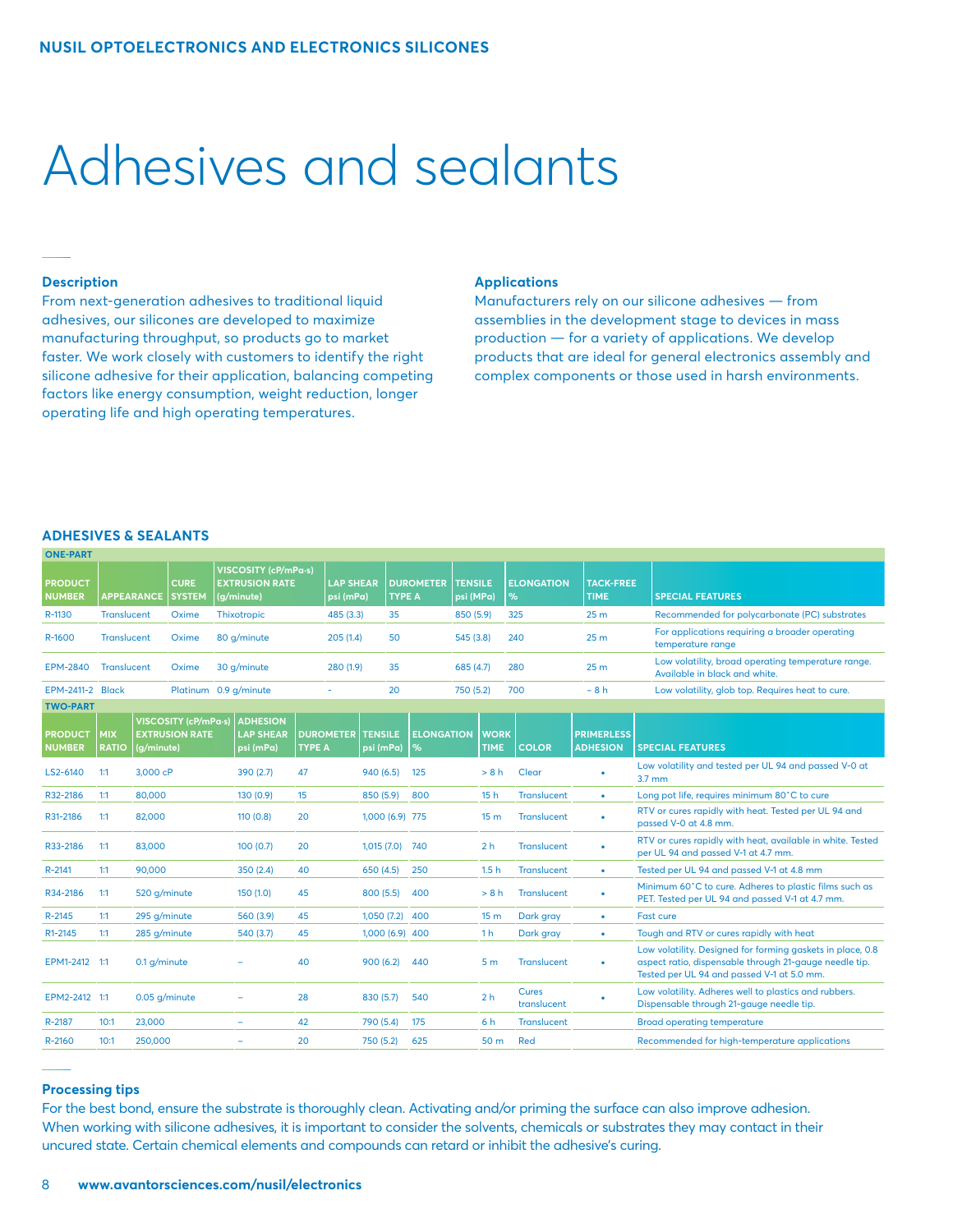### **Next-generation adhesives**

Curable silicone film adhesives from NuSil serve as an alternative to traditional liquid silicone adhesives. They offer reliable bond line control in a peel-and-stick format that is simple to use and doesn't require mixing.

## **Customization**

We put our extensive customization experience to work for customers, ensuring they have the right silicone for their device, display or assembly. From developing precise thickness options to creating silicones tuned to adhere to specific substrates, we can formulate a solution for any optoelectronics or electronics application.

# **ALTERNATIVE ADHESIVES**

|                                        | <b>PRESSURE-SENSITIVE ADHESIVES</b>                             |                    |                                                      |                    |                              |                                                                                                          |                           |                                                                                                          |  |  |  |  |  |
|----------------------------------------|-----------------------------------------------------------------|--------------------|------------------------------------------------------|--------------------|------------------------------|----------------------------------------------------------------------------------------------------------|---------------------------|----------------------------------------------------------------------------------------------------------|--|--|--|--|--|
| <b>PRODUCT NUMBER</b>                  | ppi (kN/m)                                                      | 180° PEEL STRENGTH | <b>VISCOSITY</b><br>$ cP/mPa-s $                     | $\frac{9}{6}$      | <b>SOLIDS CONTENT</b>        |                                                                                                          | <b>SOLVENT</b>            | <b>SPECIAL FEATURES</b>                                                                                  |  |  |  |  |  |
| <b>PSA-1180</b>                        | 5.0(0.9)                                                        |                    | 3,500                                                | 70                 |                              |                                                                                                          | Ethyl acetate             | For applications requiring higher cohesive strength, 2.8 lb (12 N) tack                                  |  |  |  |  |  |
| <b>PSA-1170</b>                        | 3.75(0.7)                                                       |                    | 300                                                  | 50                 |                              |                                                                                                          | Ethyl acetate             | ÷                                                                                                        |  |  |  |  |  |
| <b>PSA-1270</b>                        | 3.5(0.6)                                                        |                    | 1,700                                                | 50                 |                              |                                                                                                          | Naphtha                   | $1.43$ RI                                                                                                |  |  |  |  |  |
| <b>FILM ADHESIVES</b>                  |                                                                 |                    |                                                      |                    |                              |                                                                                                          |                           |                                                                                                          |  |  |  |  |  |
| <b>PRODUCT NUMBER</b>                  | <b>ADHESION LAP SHEAR</b><br>psi (mPa)                          |                    | <b>THICKNESS</b>                                     |                    | <b>CURE</b><br><b>SYSTEM</b> |                                                                                                          | <b>SPECIAL FEATURES</b>   |                                                                                                          |  |  |  |  |  |
| R1-2680-4                              |                                                                 |                    | $0.004$ in $(0.1$ mm)                                |                    | <b>Platinum</b>              |                                                                                                          |                           | Compatible with a variety of activators                                                                  |  |  |  |  |  |
| R-2682-12                              | 100(0.7)                                                        |                    | $0.012$ in $(0.12$ mm)                               |                    | <b>Platinum</b>              |                                                                                                          | Contains reinforcing mesh |                                                                                                          |  |  |  |  |  |
| <b>REMOVABLE FORM-IN-PLACE GASKETS</b> |                                                                 |                    |                                                      |                    |                              |                                                                                                          |                           |                                                                                                          |  |  |  |  |  |
| <b>PRODUCT NUMBER</b>                  | <b>WORK</b><br><b>DUROMETER</b><br><b>TIME</b><br><b>TYPE A</b> |                    | <b>NOMINAL</b><br><b>BEAD ASPECT</b><br><b>RATIO</b> | <b>COLOR</b>       |                              |                                                                                                          | <b>SPECIAL FEATURES</b>   |                                                                                                          |  |  |  |  |  |
| <b>EPM-2412</b>                        | 20 <sub>m</sub>                                                 | 30                 | 0.8                                                  | <b>Translucent</b> |                              |                                                                                                          |                           | Low volatility. Dispenses easily with consistent aspect ratio. RTV or cure can be accelerated with heat. |  |  |  |  |  |
| EPM-2412-2                             | 20 <sub>m</sub>                                                 | 30                 | 0.8                                                  | <b>Black</b>       |                              | Low volatility. Dispenses easily with consistent aspect ratio. RTV or cure can be accelerated with heat. |                           |                                                                                                          |  |  |  |  |  |

#### **PRIMERS**

| <b>PRODUCT NUMBER</b> | % SOLIDS       | <b>SOLVENT</b>            | <b>SPECIAL FEATURES</b>                                                                                                                                          |
|-----------------------|----------------|---------------------------|------------------------------------------------------------------------------------------------------------------------------------------------------------------|
| <b>SP-120</b>         | 4              | Naphtha                   | General, all-purpose primer. Recommended for polyphthalamide (PPA). Use with platinum or tin-catalyzed<br>silicones.                                             |
| SP-121                | 3              | Naphtha                   | SP-120 with red pigment to identify where primer has been applied                                                                                                |
| <b>SP-126</b>         | 6              | <b>IPA</b>                | Compatible with acrylics. Designed to use where slight platinum inhibition is of concern.                                                                        |
| <b>SP-142</b>         | 15             | Naphtha                   | Recommended for increasing adhesion to plastics, such as polycarbonate (PC) and polyurethane (PU).                                                               |
| CF1-135               | 4              | Naphtha                   | Recommended for platinum cure silicones where there is slight cure inhibition                                                                                    |
| CF6-135               | 9              | Naphtha                   | Increased adhesion to polysulfone (PSU) and substrates where severe platinum inhibition is of concern                                                            |
| CF1-136               | 4              | Naphtha                   | Contains red pigment to identify where primer has been applied. Designed to use where slight platinum inhibition<br>is of concern.                               |
| CF2-137               | $\overline{7}$ | Naphtha                   | CF1-135 with UV-light-detectable dye for inspections                                                                                                             |
| CF1-141               | 6              | <b>IPA</b>                | SP-126 with red pigment to identify where primer has been applied                                                                                                |
| <b>SP-270</b>         | 15             | Naphtha                   | Improved adhesion to polyimide (PI) and composite materials. Compatible with platinum cure fluorosilicones.                                                      |
| SP-271                | 20             | Naphtha                   | Recommended for adhering to gold substrates                                                                                                                      |
| SP-272                | 9              | <b>Tert-butyl acetate</b> | Contains red pigment to identify where primer has been applied. Improved adhesion to polyimide (PI) and<br>composite materials. Compatible with fluorosilicones. |
| SP-273                | 9              | Naphtha                   | Designed for platinum cure fluorosilicones to reduce risk of cure inhibition                                                                                     |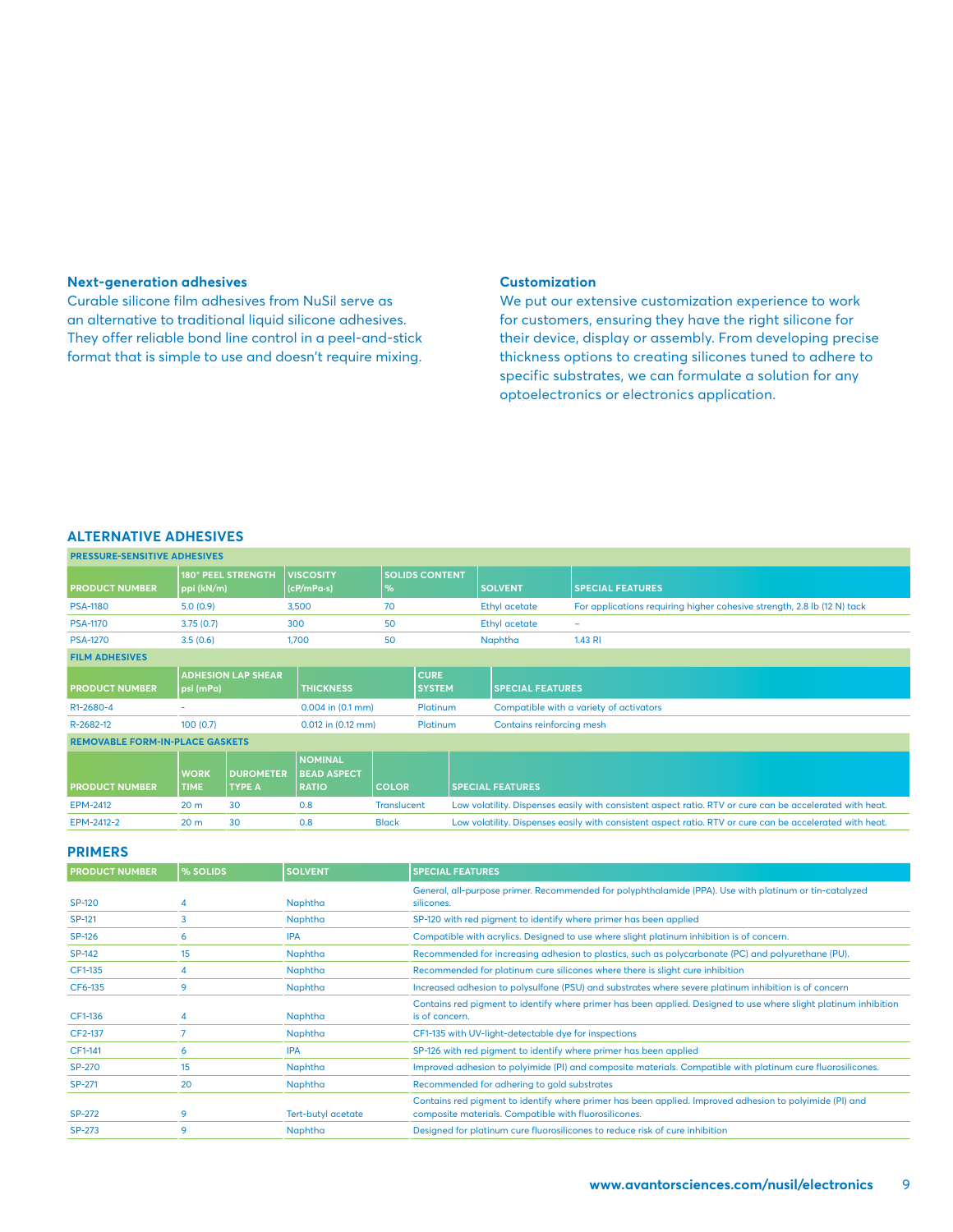# Electrically and thermally conductive materials

#### **Description**

Electrically and thermally conductive silicones are formulated to safeguard sensitive electronics at the component level. Thermally conductive silicones manage heat transfer between components and can also be formulated to be electrically insulating. To protect electronics against static accumulations and discharge, we've developed electrically conductive silicones that allow the material to safely dissipate static.

#### **Applications**

Available in flowable and non-flowable options, our thermally conductive materials are used across a variety of applications, including heat sinks and electric bridges. Common applications for our electrically conductive silicones include grounding connections as well as RFI and EMI shielding.

### **ELECTRICALLY CONDUCTIVE MATERIALS**

| <b>PRODUCT</b><br><b>NUMBER</b> | <b>VOLUME</b><br><b>RESISTIVITY</b><br>ohm-cm | <b>VISCOSITY</b><br>(cP/mPa·s)<br><b>EXTRUSION RATE CURE</b><br>(g/minute) | <b>SYSTEM</b> | <b>DUROMETER TENSILE</b><br><b>TYPE A</b> | psi (mPa)   %' | <b>ELONGATION</b> | <b>WORK TIME</b> | <b>COLOR</b> | <b>SPECIAL FEATURES</b>               |
|---------------------------------|-----------------------------------------------|----------------------------------------------------------------------------|---------------|-------------------------------------------|----------------|-------------------|------------------|--------------|---------------------------------------|
| R-2634                          | 0.001                                         | 160 g/minute                                                               | Alkoxy        | 80                                        | 250(1.7)       | 90                | 3 h              | Gray green   | <b>Broad operating temperature</b>    |
| <b>EPM-2462</b>                 | 0.005                                         | 160,000                                                                    | Platinum 85   |                                           | 450(3.1)       | 85                | 3 <sub>h</sub>   | Tan          | Low volatility                        |
| R-2637                          | 0.006                                         | Thixotropic                                                                | Platinum 60   |                                           | 210(2.1)       | 275               | 4 <sub>h</sub>   | Tan          |                                       |
| R-2630                          | 6                                             | 11,700                                                                     | Platinum 60   |                                           | 690 (4.7)      | - 95              | 15 <sub>h</sub>  | <b>Black</b> | Self-leveling                         |
| R-1505                          | 8                                             | Thixotropic                                                                | Oxime         | - 75                                      | 525(3.6)       | 25                |                  | <b>Black</b> | One-part, broad operating temperature |
| R-2631                          | 70                                            | 100 a/minute                                                               | Platinum 45   |                                           | 615(4.2)       | 275               |                  | <b>Black</b> | <b>Moldable</b>                       |
| <b>EPM-2461</b>                 | 535                                           | 675,000                                                                    | Platinum      | - 30                                      | 500(3.4)       | 350               | 1 <sub>h</sub>   | <b>Black</b> | Low volatility                        |

### **THERMALLY CONDUCTIVE**

| <b>PRODUCT</b>  | <b>THERMAL</b><br><b>CONDUCTIVITY</b> | <b>VISCOSITY</b><br>(cP/mPa·s)<br><b>EXTRUSION RATE</b> | <b>CURE</b>     | <b>DUROMETER</b> | <b>TENSILE</b> | <b>ELONGATION</b> |                  |              |                                                                                                           |
|-----------------|---------------------------------------|---------------------------------------------------------|-----------------|------------------|----------------|-------------------|------------------|--------------|-----------------------------------------------------------------------------------------------------------|
| <b>NUMBER</b>   | W/(mK)                                | (g/minute)                                              | <b>SYSTEM</b>   | <b>TYPE A</b>    | psi (mPa)      | l %               | <b>WORK TIME</b> | <b>COLOR</b> | <b>SPECIAL FEATURES</b>                                                                                   |
| <b>EPM-2490</b> | 1.49                                  | 3,700,000                                               | Platinum        | - 75             | 200(1.4)       | 30                | 2 <sub>h</sub>   | White        | Low volatility                                                                                            |
| R-2930          | 1.46                                  | Thixotropic                                             | Platinum 80     |                  | 260(1.7)       | 20                | 3 <sub>h</sub>   | White        | ٠                                                                                                         |
| EPM1-2493       | 0.95                                  | 36,000                                                  | Platinum 65     |                  | 180 (1.2)      | 50                | 13h              | White        | Low volatility. Recommended for bondlines 5 micron<br>or greater. Tested per UL 94 and passed V0.         |
| R-2940          | 0.84                                  | Thixotropic                                             | Platinum 90     |                  | 700 (4.8)      | 35                | 5 <sub>h</sub>   | Gray         | ٠                                                                                                         |
| R-2949          | 0.75                                  | 75,000                                                  | Platinum 75     |                  | 270(1.8)       | 50                | 3.5h             | White        | For applications requiring a broader operating<br>temperature range                                       |
| R-2939          | 0.75                                  | 70,000                                                  | Platinum        | - 70             | 300(2.1)       | 70                | 4 h              | White        | ٠                                                                                                         |
| <b>EPM-2495</b> | 0.64                                  | 140 g/minute                                            | Platinum        | -55              | 400(2.8)       | 225               | 3 <sub>h</sub>   | White        | Low volatility. Recommended for bondlines 50 micron<br>or greater.                                        |
| <b>EPM-2890</b> | 0.61                                  | 40 g/minute                                             | Oxime           | 65               | 400(2.8)       | 150               | 40 m             | White        | Low volatility, broad operating temperature range.<br>Recommended for bondlines of 0.4 micron or greater. |
| R-2165          | 0.50                                  | 4,000                                                   | <b>Platinum</b> | -60              | 500(3.4)       | 100               | 10 <sub>m</sub>  | Gray         | Self-leveling, available in white                                                                         |
| R-2175          | 0.40                                  | 3,000                                                   | <b>Platinum</b> | 50               | 525(3.5)       | 130               | 1 h minimum      | <b>Black</b> | Self-leveling                                                                                             |

#### **Processing tips for thermally conductive materials**

To ensure a homogenous blend, individually mix part A and B prior to combining. De-airing may be required to ensure a bubble-free product. For thermally conductive materials, thinner bond lines will result in lower thermal resistance.

For optimum adhesion, it is recommended to use NuSil brand primers prior to applying these conductive coatings.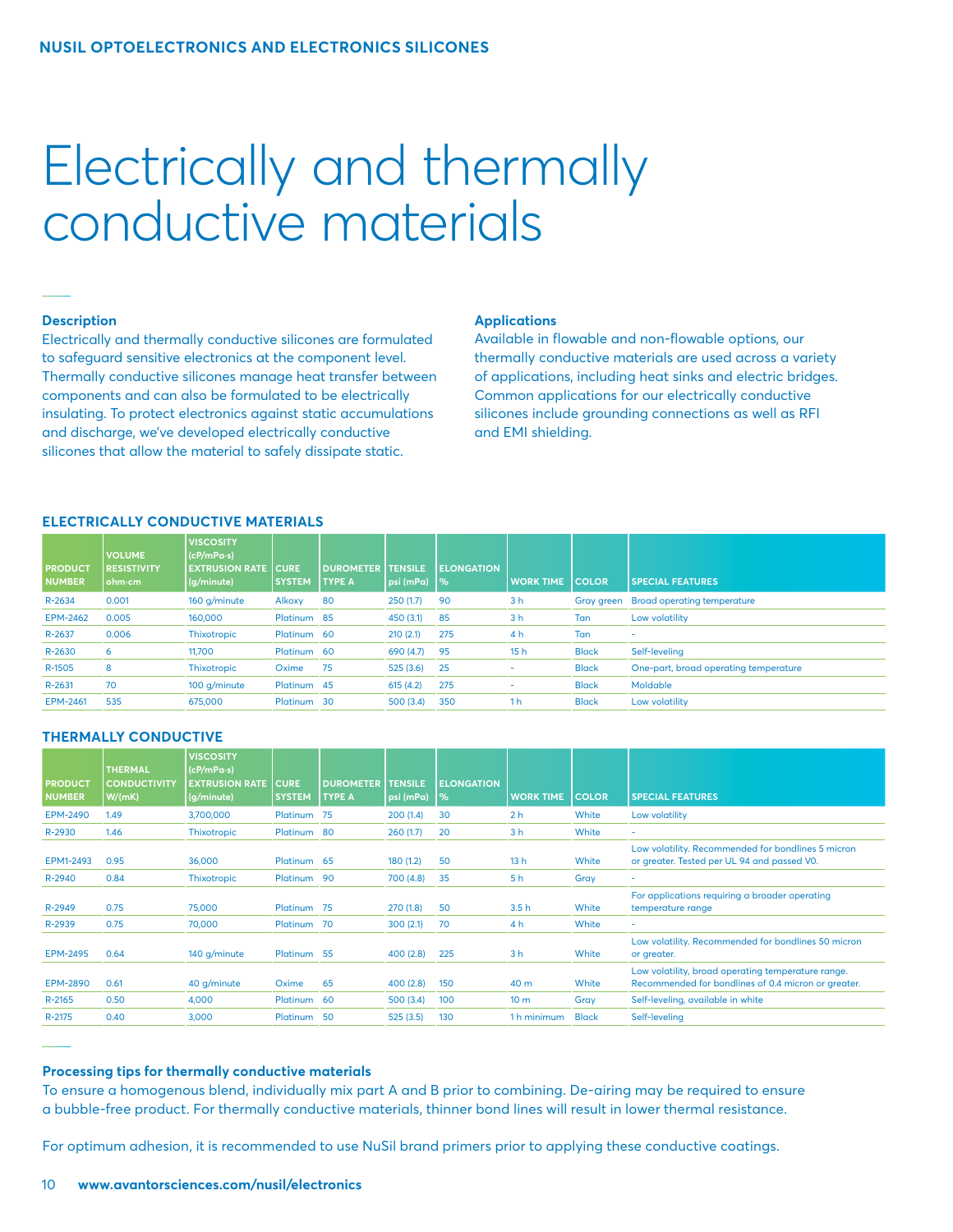# Fluorosilicones

#### **Description**

Our fluorosilicones offer protection from common solvents and fuels that standard silicones simply cannot. These optimized formulations resist degradation while offering a broad operating temperature to protect sensitive electronics. NuSil has one of the most diverse fluorosilicone lines in the industry, allowing engineers to find the right fit for their application.

#### **Applications**

Fluorosilicones are ideal for gaskets, seals, rings and O-rings used in many applications such as automotive, where the presence of oil and gasoline can harm electronic components or sensors.

# **FLUOROSILICONES**

| <b>ADHESIVES &amp; SEALANTS - TWO-PART</b> |                                                                  |                                                  |                                   |                   |                                    |                                |                            |                  |                    |                                        |                                                                  |                                                                         |                             |  |
|--------------------------------------------|------------------------------------------------------------------|--------------------------------------------------|-----------------------------------|-------------------|------------------------------------|--------------------------------|----------------------------|------------------|--------------------|----------------------------------------|------------------------------------------------------------------|-------------------------------------------------------------------------|-----------------------------|--|
| <b>PRODUCT</b><br><b>NUMBER</b>            | <b>VISCOSITY</b><br>(cP/mPa·s)<br><b>EXTRUSION</b><br>(g/minute) | <b>ADHESION</b><br><b>LAP SHEAR</b><br>psi (mPa) | <b>DUROMETER</b><br><b>TYPE A</b> |                   | <b>TENSILE</b><br>psi (mPa)        | %                              | <b>ELONGATION</b>          | <b>WORK TIME</b> |                    | <b>COLOR</b>                           | <b>SPECIAL FEATURES</b>                                          |                                                                         |                             |  |
| CF1-3510                                   | 70,000                                                           |                                                  | 20                                |                   | 210(1.5)                           | 135                            |                            | 4 h              |                    | Red                                    |                                                                  | High-temperature, 100% fluoro                                           |                             |  |
| FS9-3521                                   | 50 g/minute                                                      | 280 (1.9)                                        | 29                                |                   | 750 (5.2)                          | 300                            |                            | 3 <sub>h</sub>   |                    | <b>Brown</b>                           |                                                                  | High-temperature, 100% fluoro and available in dual-cartridge packaging |                             |  |
| <b>MOLDING ELASTOMER</b>                   |                                                                  |                                                  |                                   |                   |                                    |                                |                            |                  |                    |                                        |                                                                  |                                                                         |                             |  |
| <b>PRODUCT</b><br><b>NUMBER</b>            | <b>EXTRUSION</b><br><b>RATE (g/minute) TYPE A</b>                | <b>DUROMETER</b>                                 | <b>TENSILE</b><br>psi (mPa)       |                   | <b>ELONGATION</b><br>$\frac{9}{6}$ |                                | <b>WORK</b><br><b>TIME</b> | <b>COLOR</b>     |                    | <b>SPECIAL FEATURES</b>                |                                                                  |                                                                         |                             |  |
| FS-3511                                    | 40                                                               | 40                                               | 1150 (7.9)                        |                   | 335                                |                                | > 8 h                      | Translucent      |                    | 100% fluoro for hydrocarbon resistance |                                                                  |                                                                         |                             |  |
| <b>THERMALLY CONDUCTIVE</b>                |                                                                  |                                                  |                                   |                   |                                    |                                |                            |                  |                    |                                        |                                                                  |                                                                         |                             |  |
| <b>PRODUCT NUMBER</b>                      |                                                                  | <b>THERMAL CONDUCTIVITY</b><br>(W/mK)            |                                   |                   |                                    | <b>VISCOSITY</b><br>(cP/mPa·s) |                            |                  |                    | <b>CURE SYSTEM</b>                     |                                                                  | <b>DUROMETER</b><br><b>TYPE A</b>                                       | <b>TENSILE</b><br>psi (mPa) |  |
| CF1-3800                                   |                                                                  | 1.25                                             |                                   |                   |                                    | Thixotropic                    |                            |                  |                    | Platinum                               |                                                                  | 50                                                                      | 125(0.9)                    |  |
| <b>GELS</b>                                |                                                                  |                                                  |                                   |                   |                                    |                                |                            |                  |                    |                                        |                                                                  |                                                                         |                             |  |
| <b>PRODUCT NUMBER</b>                      |                                                                  | VISCOSITY (cP/mPa-s)                             |                                   |                   | <b>DUROMETER TYPE 00</b>           |                                | <b>WORK TIME</b>           |                  |                    | <b>APPEARANCE</b>                      |                                                                  | <b>SPECIAL FEATURES</b>                                                 |                             |  |
| FS-3502-1                                  |                                                                  | 1.200                                            |                                   | 10                |                                    |                                | $\sim$                     |                  |                    | White                                  |                                                                  | 100% fluoro                                                             |                             |  |
| LS-3238                                    |                                                                  | 1,500                                            |                                   | 15                |                                    |                                | 11h                        |                  |                    | Clear                                  |                                                                  | 100% fluoro                                                             |                             |  |
| GEL-3500                                   |                                                                  | 11,250                                           |                                   | 50                |                                    | 12 <sub>h</sub>                |                            |                  | <b>Translucent</b> |                                        | ٠                                                                |                                                                         |                             |  |
| <b>GREASE</b>                              |                                                                  |                                                  |                                   |                   |                                    |                                |                            |                  |                    |                                        |                                                                  |                                                                         |                             |  |
| <b>PRODUCT NUMBER</b>                      |                                                                  | VISCOSITY (cP/mPa-s)                             |                                   | <b>VOLATILITY</b> |                                    |                                | <b>CURE SYSTEM</b>         |                  | <b>APPEARANCE</b>  |                                        | <b>SPECIAL FEATURES</b>                                          |                                                                         |                             |  |
| G-9041                                     |                                                                  | 2,000,000                                        |                                   | 0.20%             |                                    | Non-curing                     |                            |                  | White to gray      |                                        | Non-slump grease for intermittent exposures to solvents or fuels |                                                                         |                             |  |

All curable materials are platinum catalyzed